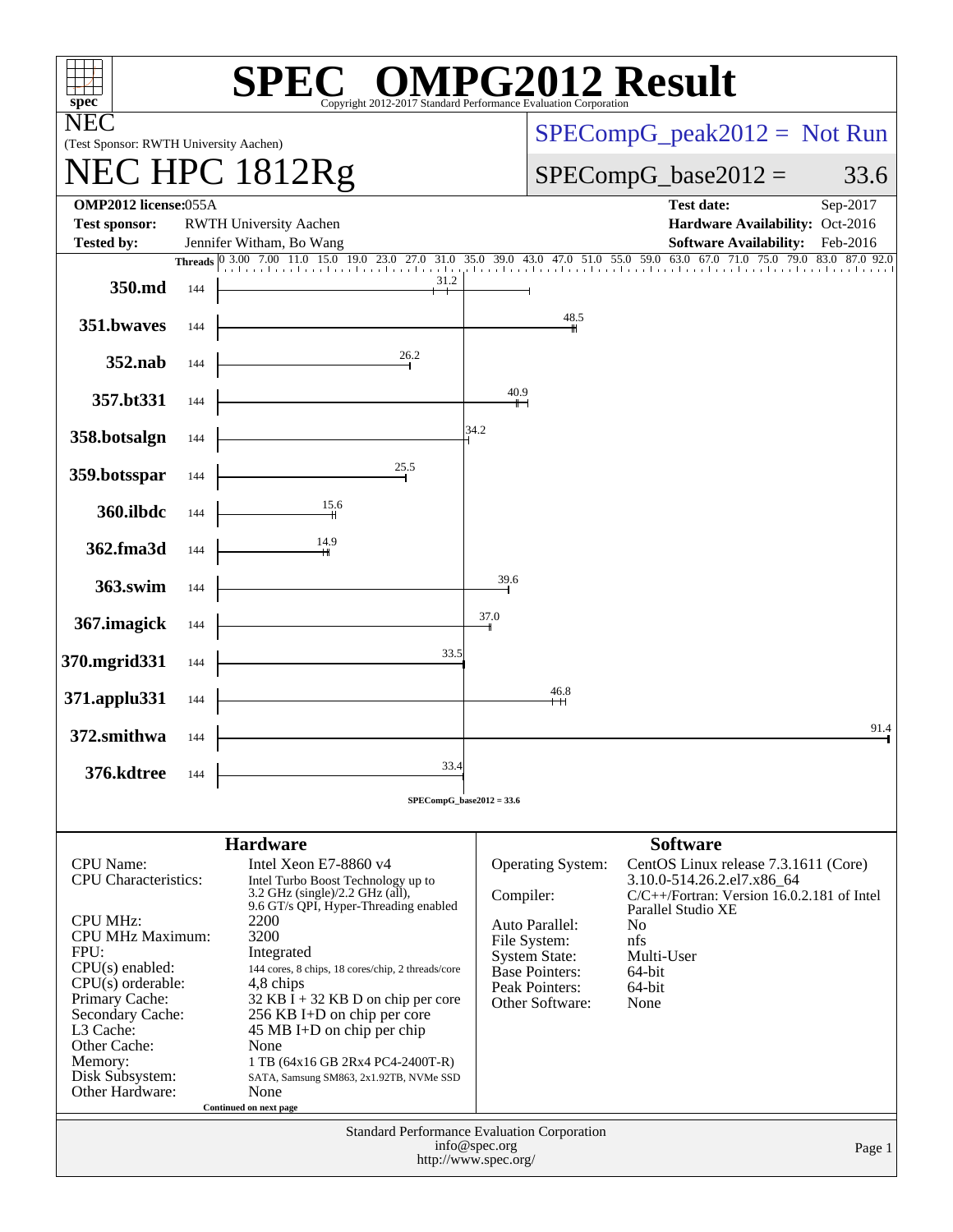

# **[SPEC OMPG2012 Result](http://www.spec.org/auto/omp2012/Docs/result-fields.html#SPECOMPG2012Result)**

(Test Sponsor: RWTH University Aachen)

## NEC HPC 1812Rg

[SPECompG\\_peak2012 =](http://www.spec.org/auto/omp2012/Docs/result-fields.html#SPECompGpeak2012) Not Run

#### $SPECompG_base2012 = 33.6$  $SPECompG_base2012 = 33.6$

**[OMP2012 license:](http://www.spec.org/auto/omp2012/Docs/result-fields.html#OMP2012license)**055A **[Test date:](http://www.spec.org/auto/omp2012/Docs/result-fields.html#Testdate)** Sep-2017

**[Test sponsor:](http://www.spec.org/auto/omp2012/Docs/result-fields.html#Testsponsor)** RWTH University Aachen **[Hardware Availability:](http://www.spec.org/auto/omp2012/Docs/result-fields.html#HardwareAvailability)** Oct-2016

**[Tested by:](http://www.spec.org/auto/omp2012/Docs/result-fields.html#Testedby)** Jennifer Witham, Bo Wang **[Software Availability:](http://www.spec.org/auto/omp2012/Docs/result-fields.html#SoftwareAvailability)** Feb-2016

[Base Threads Run:](http://www.spec.org/auto/omp2012/Docs/result-fields.html#BaseThreadsRun) 144 [Minimum Peak Threads:](http://www.spec.org/auto/omp2012/Docs/result-fields.html#MinimumPeakThreads)

| imum i can Tincaus<br><b>Maximum Peak Threads:</b><br>$\sim$ $\sim$ |                        |                                                                                                       |       |                |       |                                                                                                                                                                                        |                        |  |                        |              |                                                                                                                                                                                                                                                                                                                                                                                                                                |              |                |              |
|---------------------------------------------------------------------|------------------------|-------------------------------------------------------------------------------------------------------|-------|----------------|-------|----------------------------------------------------------------------------------------------------------------------------------------------------------------------------------------|------------------------|--|------------------------|--------------|--------------------------------------------------------------------------------------------------------------------------------------------------------------------------------------------------------------------------------------------------------------------------------------------------------------------------------------------------------------------------------------------------------------------------------|--------------|----------------|--------------|
|                                                                     |                        |                                                                                                       |       |                |       | <b>Results Table</b>                                                                                                                                                                   |                        |  |                        |              |                                                                                                                                                                                                                                                                                                                                                                                                                                |              |                |              |
|                                                                     | <b>Base</b>            |                                                                                                       |       |                |       | <b>Peak</b>                                                                                                                                                                            |                        |  |                        |              |                                                                                                                                                                                                                                                                                                                                                                                                                                |              |                |              |
| <b>Benchmark</b>                                                    | <b>Threads</b> Seconds |                                                                                                       | Ratio | <b>Seconds</b> | Ratio | <b>Seconds</b>                                                                                                                                                                         | Ratio                  |  | <b>Threads Seconds</b> | <b>Ratio</b> | <b>Seconds</b>                                                                                                                                                                                                                                                                                                                                                                                                                 | <b>Ratio</b> | <b>Seconds</b> | <b>Ratio</b> |
| 350.md                                                              | 144                    | 148                                                                                                   | 31.2  | 157            | 29.4  | 109                                                                                                                                                                                    | 42.4                   |  |                        |              |                                                                                                                                                                                                                                                                                                                                                                                                                                |              |                |              |
| 351.bwayes                                                          | 144                    | 93.9                                                                                                  | 48.3  | 93.3           | 48.5  | 92.7                                                                                                                                                                                   | 48.9                   |  |                        |              |                                                                                                                                                                                                                                                                                                                                                                                                                                |              |                |              |
| 352.nab                                                             | 144                    | 148                                                                                                   | 26.3  | 149            | 26.2  | 149                                                                                                                                                                                    | 26.2                   |  |                        |              |                                                                                                                                                                                                                                                                                                                                                                                                                                |              |                |              |
| 357.bt331                                                           | 144                    | 116                                                                                                   | 40.9  | 117            | 40.7  | 112                                                                                                                                                                                    | 42.3                   |  |                        |              |                                                                                                                                                                                                                                                                                                                                                                                                                                |              |                |              |
| 358.botsalgn                                                        | 144                    | 127                                                                                                   | 34.2  | 127            | 34.2  | 127                                                                                                                                                                                    | 34.2                   |  |                        |              |                                                                                                                                                                                                                                                                                                                                                                                                                                |              |                |              |
| 359.botsspar                                                        | 144                    | 205                                                                                                   | 25.6  | 205            | 25.5  | 206                                                                                                                                                                                    | 25.5                   |  |                        |              |                                                                                                                                                                                                                                                                                                                                                                                                                                |              |                |              |
| 360.ilbdc                                                           | 144                    | 229                                                                                                   | 15.6  | 228            | 15.6  | 221                                                                                                                                                                                    | 16.1                   |  |                        |              |                                                                                                                                                                                                                                                                                                                                                                                                                                |              |                |              |
| 362.fma3d                                                           | 144                    | 251                                                                                                   | 15.1  | 264            | 14.4  | 255                                                                                                                                                                                    | 14.9                   |  |                        |              |                                                                                                                                                                                                                                                                                                                                                                                                                                |              |                |              |
| 363.swim                                                            | 144                    | 114                                                                                                   | 39.6  | 115            | 39.5  | 114                                                                                                                                                                                    | 39.6                   |  |                        |              |                                                                                                                                                                                                                                                                                                                                                                                                                                |              |                |              |
| 367. imagick                                                        | 144                    | 189                                                                                                   | 37.2  | 190            | 37.0  | 190                                                                                                                                                                                    | 37.0                   |  |                        |              |                                                                                                                                                                                                                                                                                                                                                                                                                                |              |                |              |
| 370.mgrid331                                                        | 144                    | 132                                                                                                   | 33.5  | 131            | 33.7  | 132                                                                                                                                                                                    | 33.5                   |  |                        |              |                                                                                                                                                                                                                                                                                                                                                                                                                                |              |                |              |
| 371.applu331                                                        | 144                    | <b>130</b>                                                                                            | 46.8  | 128            | 47.4  | 133                                                                                                                                                                                    | 45.6                   |  |                        |              |                                                                                                                                                                                                                                                                                                                                                                                                                                |              |                |              |
| 372.smithwa                                                         | 144                    | 58.7                                                                                                  | 91.3  | 58.6           | 91.5  | 58.6                                                                                                                                                                                   | 91.4                   |  |                        |              |                                                                                                                                                                                                                                                                                                                                                                                                                                |              |                |              |
| 376.kdtree                                                          | 144                    | 135                                                                                                   | 33.4  | 135            | 33.4  | 135                                                                                                                                                                                    | 33.4                   |  |                        |              |                                                                                                                                                                                                                                                                                                                                                                                                                                |              |                |              |
|                                                                     |                        |                                                                                                       |       |                |       |                                                                                                                                                                                        |                        |  |                        |              | Results appear in the order in which they were run. Bold underlined text indicates a median measurement.                                                                                                                                                                                                                                                                                                                       |              |                |              |
|                                                                     |                        |                                                                                                       |       |                |       | <b>Platform Notes</b><br>Revision 563 of 2016-06-10 (097295389cf6073d8c3b03fa376740a5)<br>running on lns08.hpc.itc.rwth-aachen.de Fri Sep 8 12:50:00 2017                              |                        |  |                        |              | Sysinfo program /rwthfs/rz/cluster/home/jw331215/work/claixspec/Docs/sysinfo                                                                                                                                                                                                                                                                                                                                                   |              |                |              |
|                                                                     |                        |                                                                                                       |       |                |       | This section contains SUT (System Under Test) info as seen by<br>some common utilities. To remove or add to this section, see:<br>http://www.spec.org/omp2012/Docs/config.html#sysinfo |                        |  |                        |              |                                                                                                                                                                                                                                                                                                                                                                                                                                |              |                |              |
|                                                                     | caution.)              | From /proc/cpuinfo<br>8 "physical id"s (chips)<br>288 "processors"<br>cpu cores : 18<br>siblings : 36 |       |                |       | model name: $Intel(R)$ Xeon(R) CPU E7-8860 v4 @ 2.20GHz                                                                                                                                |                        |  |                        |              | cores, siblings (Caution: counting these is hw and system dependent.<br>following excerpts from /proc/cpuinfo might not be reliable.  Use with<br>physical 0: cores 0 1 2 3 4 8 9 10 11 16 17 18 19 20 24 25 26 27<br>physical 1: cores 0 1 2 3 4 8 9 10 11 16 17 18 19 20 24 25 26 27<br>physical 2: cores 0 1 2 3 4 8 9 10 11 16 17 18 19 20 24 25 26 27<br>physical 3: cores 0 1 2 3 4 8 9 10 11 16 17 18 19 20 24 25 26 27 |              | The            |              |
|                                                                     |                        |                                                                                                       |       |                |       |                                                                                                                                                                                        | Continued on next page |  |                        |              |                                                                                                                                                                                                                                                                                                                                                                                                                                |              |                |              |
|                                                                     |                        |                                                                                                       |       |                |       | Standard Performance Evaluation Corporation<br>http://www.spec.org/                                                                                                                    | info@spec.org          |  |                        |              |                                                                                                                                                                                                                                                                                                                                                                                                                                |              |                | Page 2       |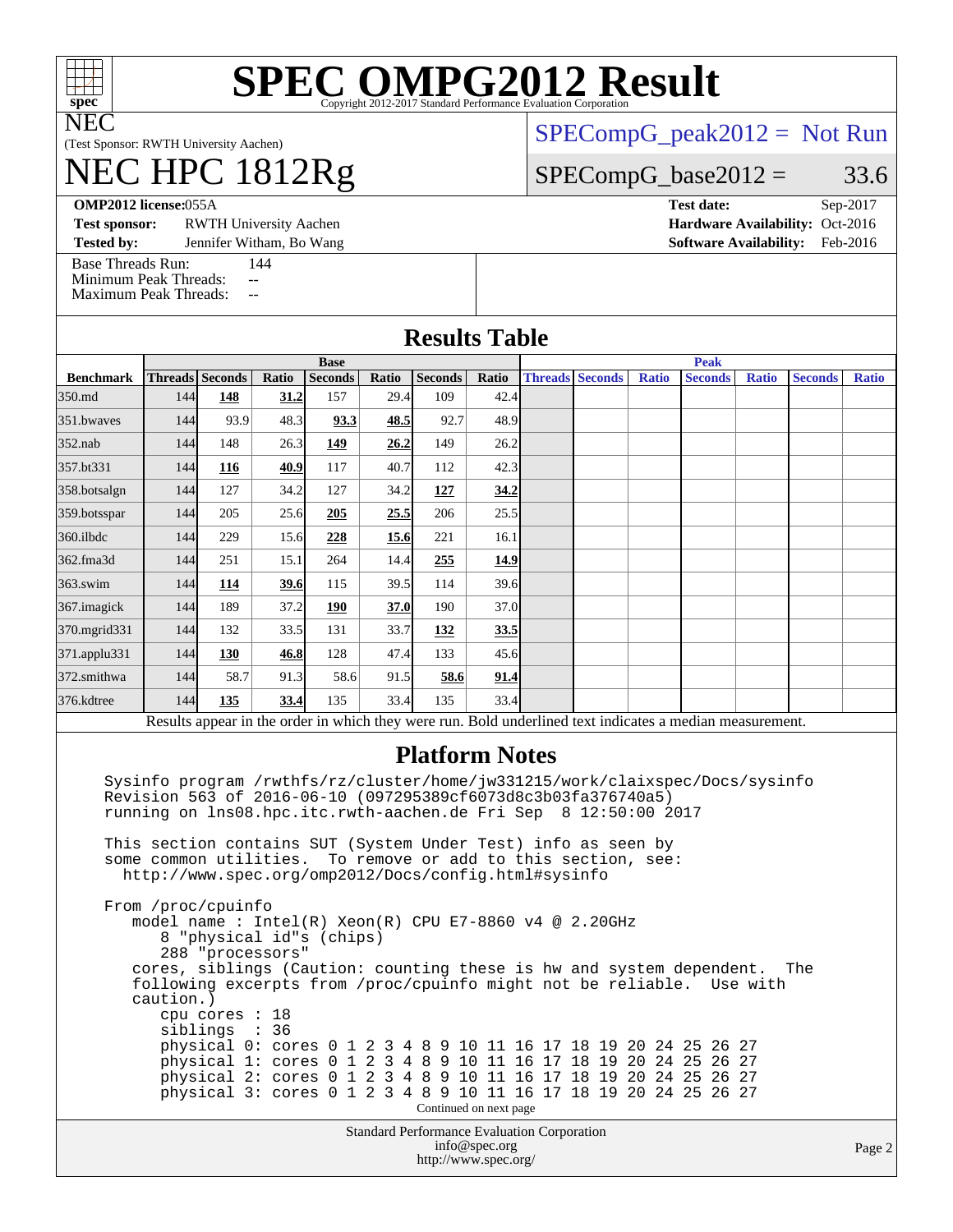

## **[SPEC OMPG2012 Result](http://www.spec.org/auto/omp2012/Docs/result-fields.html#SPECOMPG2012Result)**

(Test Sponsor: RWTH University Aachen)

### NEC HPC 1812Rg

 $SPECompG_peak2012 = Not Run$  $SPECompG_peak2012 = Not Run$ 

 $SPECompG_base2012 = 33.6$  $SPECompG_base2012 = 33.6$ 

#### **[OMP2012 license:](http://www.spec.org/auto/omp2012/Docs/result-fields.html#OMP2012license)**055A **[Test date:](http://www.spec.org/auto/omp2012/Docs/result-fields.html#Testdate)** Sep-2017

**[Test sponsor:](http://www.spec.org/auto/omp2012/Docs/result-fields.html#Testsponsor)** RWTH University Aachen **[Hardware Availability:](http://www.spec.org/auto/omp2012/Docs/result-fields.html#HardwareAvailability)** Oct-2016 **[Tested by:](http://www.spec.org/auto/omp2012/Docs/result-fields.html#Testedby)** Jennifer Witham, Bo Wang **[Software Availability:](http://www.spec.org/auto/omp2012/Docs/result-fields.html#SoftwareAvailability)** Feb-2016

#### **[Platform Notes \(Continued\)](http://www.spec.org/auto/omp2012/Docs/result-fields.html#PlatformNotes)**

 physical 4: cores 0 1 2 3 4 8 9 10 11 16 17 18 19 20 24 25 26 27 physical 5: cores 0 1 2 3 4 8 9 10 11 16 17 18 19 20 24 25 26 27 physical 6: cores 0 1 2 3 4 8 9 10 11 16 17 18 19 20 24 25 26 27 physical 7: cores 0 1 2 3 4 8 9 10 11 16 17 18 19 20 24 25 26 27 cache size : 46080 KB From /proc/meminfo MemTotal: 1056480760 kB HugePages\_Total: 0<br>Hugepagesize: 2048 kB Hugepagesize: /usr/bin/lsb\_release -d CentOS Linux release 7.3.1611 (Core) From /etc/\*release\* /etc/\*version\* centos-release: CentOS Linux release 7.3.1611 (Core) centos-release-upstream: Derived from Red Hat Enterprise Linux 7.3 (Source) os-release: NAME="CentOS Linux" VERSION="7 (Core)" ID="centos" ID\_LIKE="rhel fedora" VERSION\_ID="7" PRETTY\_NAME="CentOS Linux 7 (Core)" ANSI\_COLOR="0;31" CPE\_NAME="cpe:/o:centos:centos:7" redhat-release: CentOS Linux release 7.3.1611 (Core) system-release: CentOS Linux release 7.3.1611 (Core) system-release-cpe: cpe:/o:centos:centos:7 uname -a: Linux lns08.hpc.itc.rwth-aachen.de 3.10.0-514.26.2.el7.x86\_64 #1 SMP Tue Jul 4 15:04:05 UTC 2017 x86\_64 x86\_64 x86\_64 GNU/Linux run-level 3 Aug 7 16:51 SPEC is set to: /rwthfs/rz/cluster/home/jw331215/work/claixspec<br>Filesystem 1998 Type Size Used Avail Use% Mounted on isi.isi.hpc.itc.rwth-aachen.de:/home/jw331215 nfs 150G 65G 86G 44% /rwthfs/rz/cluster/home/jw331215 Additional information from dmidecode: Warning: Use caution when you interpret this section. The 'dmidecode' program reads system data which is "intended to allow hardware to be accurately determined", but the intent may not be met, as there are frequent changes to hardware, firmware, and the "DMTF SMBIOS" standard. (End of data from sysinfo program)

| <b>Standard Performance Evaluation Corporation</b> |
|----------------------------------------------------|
| info@spec.org                                      |
| http://www.spec.org/                               |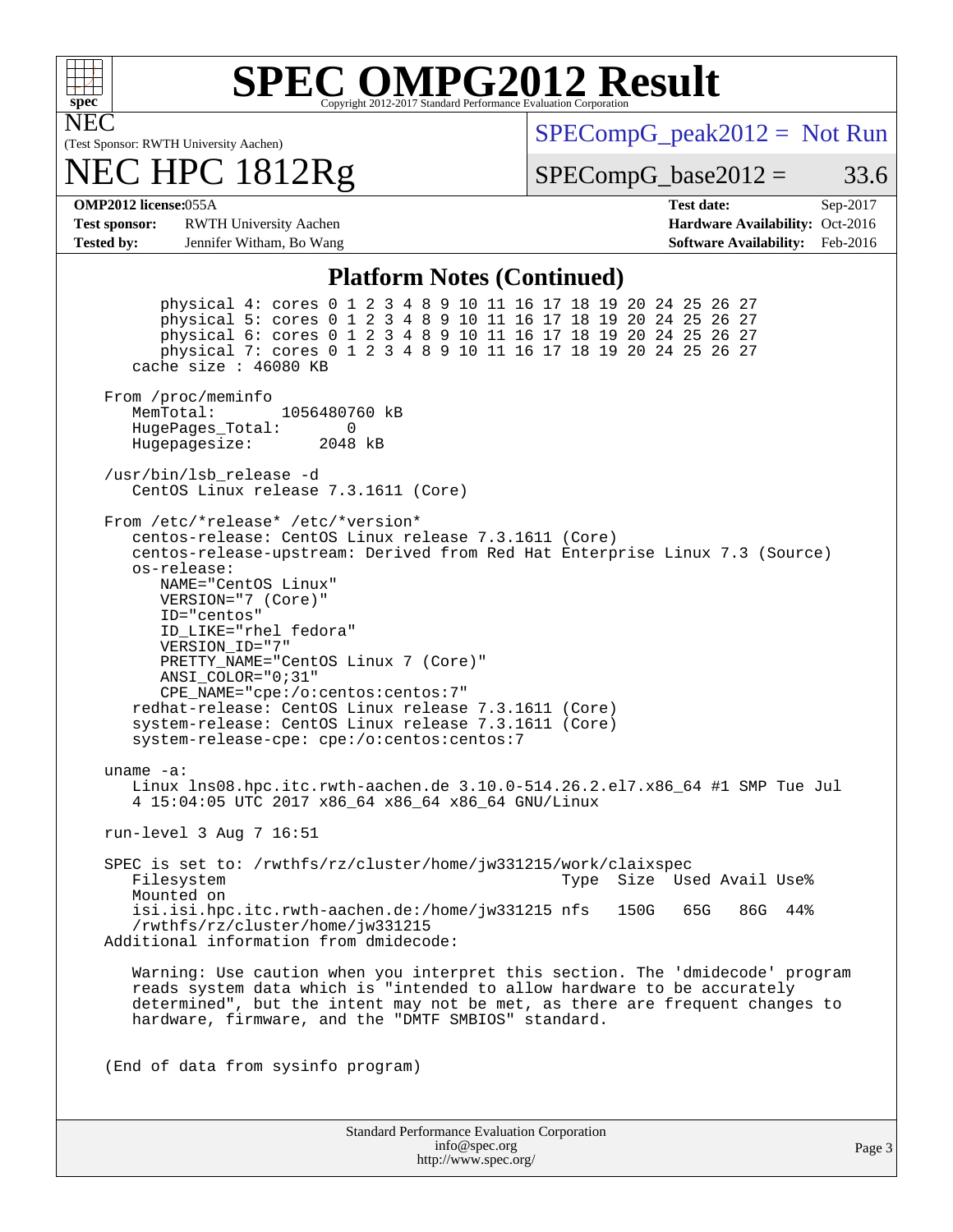

## **[SPEC OMPG2012 Result](http://www.spec.org/auto/omp2012/Docs/result-fields.html#SPECOMPG2012Result)**

(Test Sponsor: RWTH University Aachen)

## 1812Rg

 $SPECompG_peak2012 = Not Run$  $SPECompG_peak2012 = Not Run$ 

#### $SPECompG_base2012 = 33.6$  $SPECompG_base2012 = 33.6$

**[Test sponsor:](http://www.spec.org/auto/omp2012/Docs/result-fields.html#Testsponsor)** RWTH University Aachen **[Hardware Availability:](http://www.spec.org/auto/omp2012/Docs/result-fields.html#HardwareAvailability)** Oct-2016 **[Tested by:](http://www.spec.org/auto/omp2012/Docs/result-fields.html#Testedby)** Jennifer Witham, Bo Wang **[Software Availability:](http://www.spec.org/auto/omp2012/Docs/result-fields.html#SoftwareAvailability)** Feb-2016

**[OMP2012 license:](http://www.spec.org/auto/omp2012/Docs/result-fields.html#OMP2012license)**055A **[Test date:](http://www.spec.org/auto/omp2012/Docs/result-fields.html#Testdate)** Sep-2017

#### **[General Notes](http://www.spec.org/auto/omp2012/Docs/result-fields.html#GeneralNotes)**

 BIOS settings: Intel Hyper-Threading Technology (SMT): Enabled Intel Turbo Boost Technology (Turbo) : Enabled ENV\_OMP\_SCHEDULE=static ENV\_KMP\_BLOCKTIME=200 ENV\_KMP\_STACKSIZE=8192M ENV\_OMP\_DYNAMIC=FALSE

### **[Base Compiler Invocation](http://www.spec.org/auto/omp2012/Docs/result-fields.html#BaseCompilerInvocation)**

[C benchmarks](http://www.spec.org/auto/omp2012/Docs/result-fields.html#Cbenchmarks): [icc](http://www.spec.org/omp2012/results/res2017q4/omp2012-20170927-00125.flags.html#user_CCbase_intel_icc_a87c68a857bc5ec5362391a49d3a37a6)

[C++ benchmarks:](http://www.spec.org/auto/omp2012/Docs/result-fields.html#CXXbenchmarks) [icpc](http://www.spec.org/omp2012/results/res2017q4/omp2012-20170927-00125.flags.html#user_CXXbase_intel_icpc_2d899f8d163502b12eb4a60069f80c1c)

[Fortran benchmarks](http://www.spec.org/auto/omp2012/Docs/result-fields.html#Fortranbenchmarks): [ifort](http://www.spec.org/omp2012/results/res2017q4/omp2012-20170927-00125.flags.html#user_FCbase_intel_ifort_8a5e5e06b19a251bdeaf8fdab5d62f20)

### **[Base Portability Flags](http://www.spec.org/auto/omp2012/Docs/result-fields.html#BasePortabilityFlags)**

 350.md: [-free](http://www.spec.org/omp2012/results/res2017q4/omp2012-20170927-00125.flags.html#user_baseFPORTABILITY350_md_f-FR_e51be0673775d2012b3310fa5323f530) 357.bt331: [-mcmodel=medium](http://www.spec.org/omp2012/results/res2017q4/omp2012-20170927-00125.flags.html#user_baseFPORTABILITY357_bt331_f-mcmodel_3a41622424bdd074c4f0f2d2f224c7e5) 363.swim: [-mcmodel=medium](http://www.spec.org/omp2012/results/res2017q4/omp2012-20170927-00125.flags.html#user_baseFPORTABILITY363_swim_f-mcmodel_3a41622424bdd074c4f0f2d2f224c7e5) 367.imagick: [-std=c99](http://www.spec.org/omp2012/results/res2017q4/omp2012-20170927-00125.flags.html#user_baseCPORTABILITY367_imagick_f-std_2ec6533b6e06f1c4a6c9b78d9e9cde24)

### **[Base Optimization Flags](http://www.spec.org/auto/omp2012/Docs/result-fields.html#BaseOptimizationFlags)**

[C benchmarks](http://www.spec.org/auto/omp2012/Docs/result-fields.html#Cbenchmarks): [-O3](http://www.spec.org/omp2012/results/res2017q4/omp2012-20170927-00125.flags.html#user_CCbase_f-O3) [-openmp](http://www.spec.org/omp2012/results/res2017q4/omp2012-20170927-00125.flags.html#user_CCbase_f-openmp) [-ipo](http://www.spec.org/omp2012/results/res2017q4/omp2012-20170927-00125.flags.html#user_CCbase_f-ipo_84062ab53814f613187d02344b8f49a7) [-xCORE-AVX2](http://www.spec.org/omp2012/results/res2017q4/omp2012-20170927-00125.flags.html#user_CCbase_f-xCORE-AVX2) [-ansi-alias](http://www.spec.org/omp2012/results/res2017q4/omp2012-20170927-00125.flags.html#user_CCbase_f-ansi-alias)

[C++ benchmarks:](http://www.spec.org/auto/omp2012/Docs/result-fields.html#CXXbenchmarks) [-O3](http://www.spec.org/omp2012/results/res2017q4/omp2012-20170927-00125.flags.html#user_CXXbase_f-O3) [-openmp](http://www.spec.org/omp2012/results/res2017q4/omp2012-20170927-00125.flags.html#user_CXXbase_f-openmp) [-ipo](http://www.spec.org/omp2012/results/res2017q4/omp2012-20170927-00125.flags.html#user_CXXbase_f-ipo_84062ab53814f613187d02344b8f49a7) [-xCORE-AVX2](http://www.spec.org/omp2012/results/res2017q4/omp2012-20170927-00125.flags.html#user_CXXbase_f-xCORE-AVX2) [-ansi-alias](http://www.spec.org/omp2012/results/res2017q4/omp2012-20170927-00125.flags.html#user_CXXbase_f-ansi-alias)

[Fortran benchmarks](http://www.spec.org/auto/omp2012/Docs/result-fields.html#Fortranbenchmarks):

[-O3](http://www.spec.org/omp2012/results/res2017q4/omp2012-20170927-00125.flags.html#user_FCbase_f-O3) [-openmp](http://www.spec.org/omp2012/results/res2017q4/omp2012-20170927-00125.flags.html#user_FCbase_f-openmp) [-ipo](http://www.spec.org/omp2012/results/res2017q4/omp2012-20170927-00125.flags.html#user_FCbase_f-ipo_84062ab53814f613187d02344b8f49a7) [-xCORE-AVX2](http://www.spec.org/omp2012/results/res2017q4/omp2012-20170927-00125.flags.html#user_FCbase_f-xCORE-AVX2) [-align all](http://www.spec.org/omp2012/results/res2017q4/omp2012-20170927-00125.flags.html#user_FCbase_f-align_1ebfa66158b49aff21b037afc4046011)

The flags file that was used to format this result can be browsed at <http://www.spec.org/omp2012/flags/Intel-linux64.html>

You can also download the XML flags source by saving the following link: <http://www.spec.org/omp2012/flags/Intel-linux64.xml>

> Standard Performance Evaluation Corporation [info@spec.org](mailto:info@spec.org) <http://www.spec.org/>